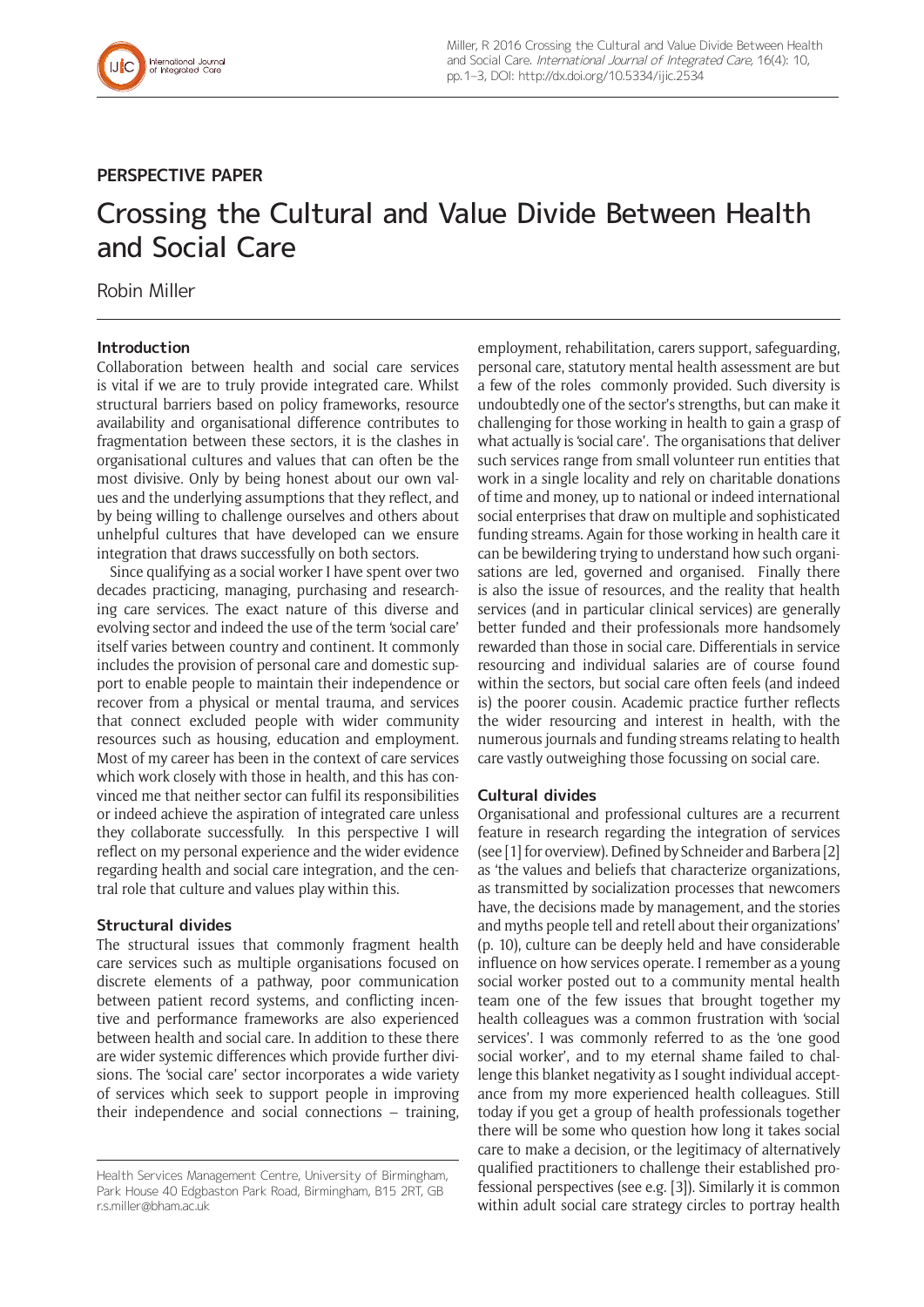care management in derogatory terms – 'being stitched up by health' was and is a term I frequently hear used in strategic resource discussions, and I lose count of the number of times I have listened to social workers accusing medical receptionists of being obstructive. Both sides of the fence often fail to understand the other's world, and even those who have many years of practice find it difficult to provide an accurate account of the pressures and processes experienced by colleagues in the other sector. The negativity can also be related to the classic work of Bion [4] and others in relation to group dynamics, and in particular the tendency for groups to blame 'another' for the anxieties they may feel about performing their own duties. This leads to a paralysis from the group as they fail then to recognise their own ability to address the problem in question.

#### **Value divides**

Schein's famous cultural model identifies the importance of values to understanding both the expressed and implicit elements of organisational patterns of behaviour [5]. Similar to culture, values are a strong underlying current that shapes our behaviour as individuals and as practitioners, with our value set being an amalgamation of personal, societal and professional influences. Alignment of values is recognised as a key component of successful organisational change, with perceived clashes being a source of resistance and disengagement from the process [6]. There is undoubtedly much in the values of health and social care sector that bring them together, with both sharing commitments to act in the best interests of the individual concerned, to be honest and transparent in communication, and challenge examples of poor care. However many studies report a clash in values between the two sectors as being an inhibitor of more integrated care. Reflecting Schein, in my view this is because there is often a difference between what we publically articulate in partnership settings (our *expressed values*) and what we actually think and feel in practice (our *implicit values)*. The latter may include more negative beliefs, including the desire to uphold the role and status of our profession and to ensure that our professional perspective has a dominant position. This can lead resistance to collaborative working practices which may be perceived to result in our profession becoming less distinctive, even though in our heart we know that it is the right thing to do. Again it is common for practitioners and indeed senior managers to negatively label the values of the other sector in times of conflict as a means of avoiding more constructive engagement.

#### **Crossing the divide**

Despite all these structural, cultural and values divides there are many inspiring examples of health and social care working well together. This is often found within services for excluded populations facing particular hardships such as the homeless or people with a learning disability. The vocational calling felt by many working in such services commonly results in a long-term commitment which enables sustained exposure to similarly minded

colleagues in other sectors and the development of more open and trust based relationships. It is much harder within the hustle and bustle of mainstream health and social care services to gain such rich individual relationships, and targeted activities therefore need to be invested in. Information sessions, resource directories, service visits, referral protocols are all important ingredients of a more integrated health and social care system. But in my book they are not enough to address the issues above– we need to be braver in expressing the underlying tensions between the sectors, flush out and address the stereotypes, and seek opportunities to constructively and honestly engage with the other. Inter-professional learning can be a good means to facilitate openness and enquiry in a safe setting, with the opportunity to work on real life problems being a key motivator. Well managed teams can also provide the structure and processes to positively embrace professional diversities and so facilitate contribution from all. But ultimately all such opportunities require each of us within health and social care to accept our individual responsibilities, to reflect on and where necessary confront our own values, and to be a positive contributor to a more collaborative culture even if this means going against existing cultures and traditions.

#### **Acknowledgements**

This perspectives paper forms part of an IJIC Special Issue on the Building Blocks of Integrated Care. The paper was drawn from a presentation made during a series of six webinars, and a public lecture, organised by the International Foundation for Integrated Care and funded by Edgehill University. Further resources, including videos and presentations, can be found at [www.integratedcare](http://www.integratedcarefoundation.org/events/webinar-series-the-building-blocks-of-integrated-care)[foundation.org/events/webinar-series-the-building](http://www.integratedcarefoundation.org/events/webinar-series-the-building-blocks-of-integrated-care)[blocks-of-integrated-care](http://www.integratedcarefoundation.org/events/webinar-series-the-building-blocks-of-integrated-care)

#### **Competing Interests**

The author declares that they have no competing interests.

#### **Author Information**

Dr Robin Miller is a Senior Fellow and Director of Evaluation at the Health Services Management Centre and Co-Editor of the Journal of Integrated Care. He leads on a variety of applied research projects with a particular focus on evaluating and learning from change initiatives, and teaches regularly on post-graduate and leadership development courses.

#### **References**

- 1. **Miller, R, Brown, H** and **Mangan, C.** Integrated Care in Action: A practical guide for health, social care and housing support. London: Jessica Kingsley; 2016.
- 2. **Schneider, B** and **Barber, KM.** Introduction: the oxford handbook of organizational climate and culture. In Schneider B, Barbera K M editors. The Oxford Handbook of Organizational Climate and Culture. Oxford: Oxford University Press 2014; p. 3–20. DOI: [http://dx.doi.org/10.1093/](http://dx.doi.org/10.1093/oxfordhb/9780199860715.013.0001) [oxfordhb/9780199860715.013.0001](http://dx.doi.org/10.1093/oxfordhb/9780199860715.013.0001)